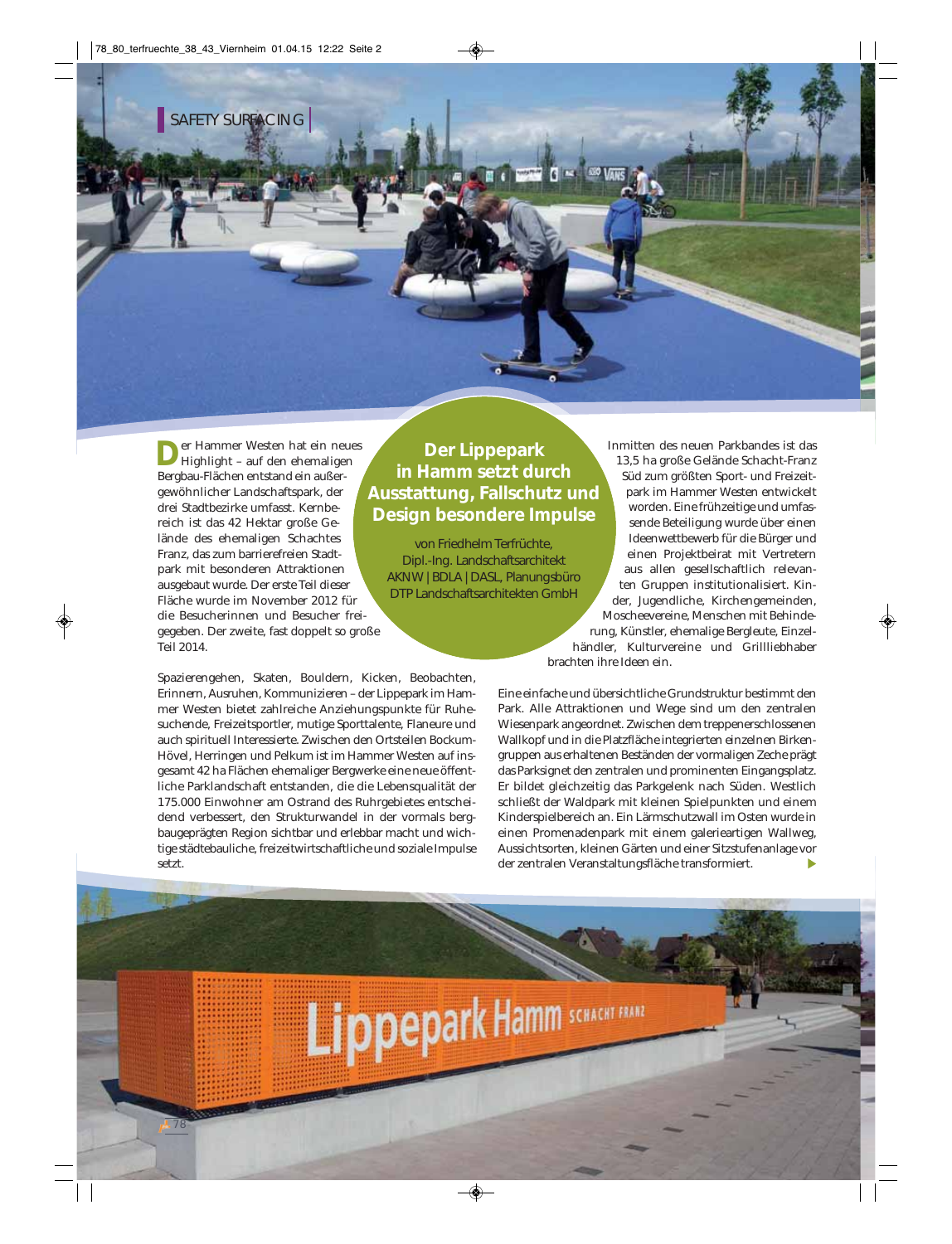*Der Lippepark in Hamm setzt durch Ausstattung, Fallschutz und Design besondere Impulse*

*by Friedhelm Terfrüchte,* 

*The western part of Hamm boasts a new highlight – an extraordinary landscape park encompassing three urban districts was created on the former mining areas. The core area is the 42 ha area of the abandoned Franz shaft, which was turned into a disabledaccessible municipal park with special attractions. The first part of this area was opened to visitors in November 2012. The second part, which is almost twice as large, in 2014. graduate engineer in landscape architecture AKNW | BDLA | DASL, Planungsbüro DTP Landschaftsarchitekten GmbH*

*Going for a stroll, skating, bouldering, playing football, watching, remembering, having a rest, communicating – the Lippepark in the west of Hamm offers numerous attractions for those seeking peace and quiet, recreational athletes, brave sporting talents, strollers or even spiritually interested people. Between the districts of Bockum-Hövel, Herringen and Pelkum, a new public park landscape was created on a 42 ha former mining area in the west of Hamm, which considerably improves the quality of life of the 175,000 inhabitants at the eastern edge of the Ruhr Area, which makes the structural change in this area once characterized by the mining industry tangible and understandable, and which lends vital impetus to urban development, the leisure industry and society.* 

*In the midst of the new strip of parkland, the 13.5 ha area of the Franz South shaft was developed into the largest sport and leisure park in the west of Hamm. An early and comprehensive involvement was achieved by holding an ideas competition for the citizens and establishing a* 

*project advisory board composed of representatives from all socially relevant groups. Children, young people, church congregations, mosque associations, disabled people, artists, former mineworkers, retailers, cultural associations and barbecue enthusiasts contributed their ideas.* 

79

*The park is characterized by a clear and simple basic structure. All attractions and paths are arranged around the central meadow park. Between the embankment head, which has been rendered accessible by steps, and the individual groups of birch trees from preserved stands of the former pit which are integrated into the area, the park logo dominates the central and prominent entrance area. It also forms the park's link to the south. To the west, the forest park with small play areas and a children's play area adjoins to. A noise protection embankment in*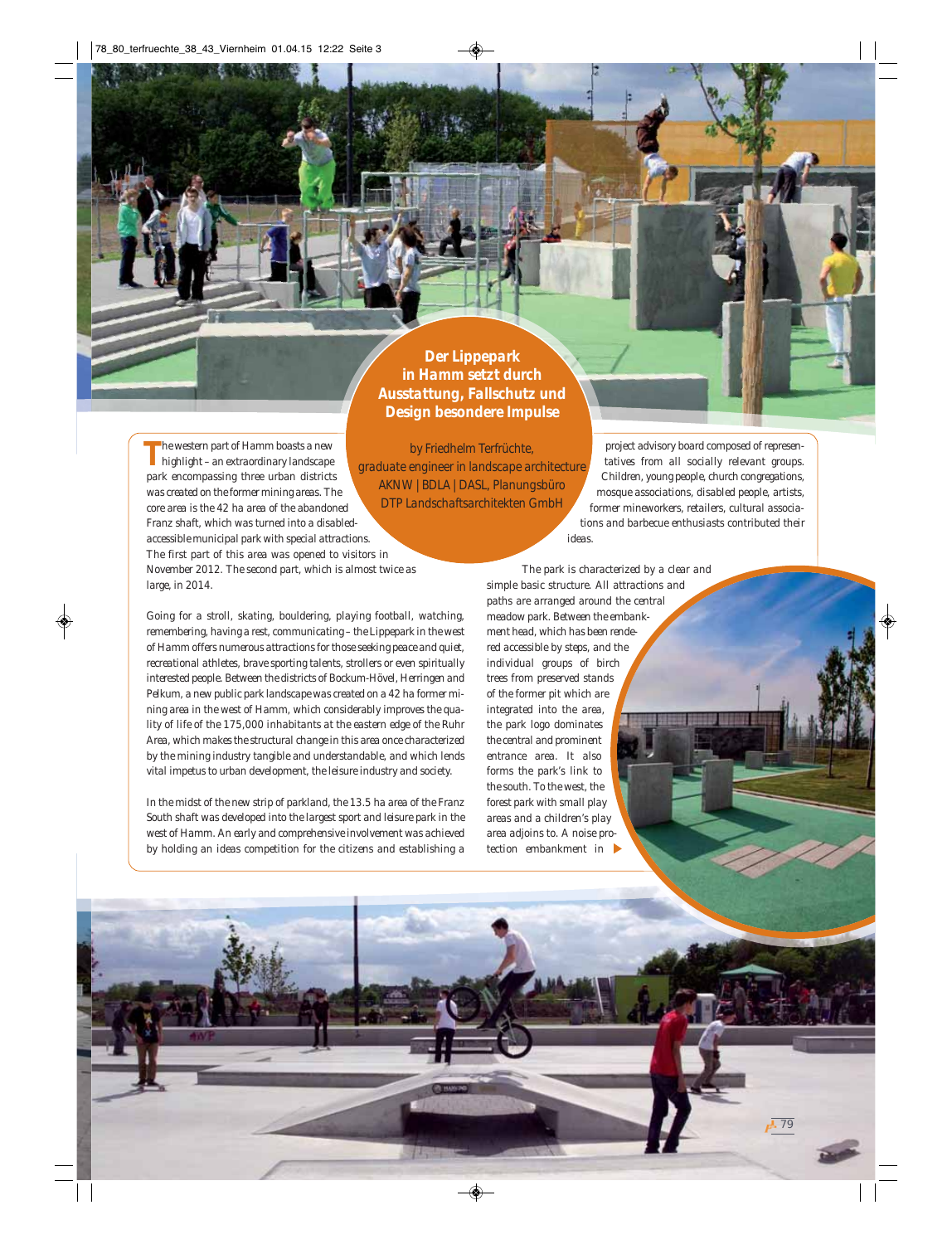#### **Focus Fallschutz**

Den nördlichen Rahmen bildet ein vielgestaltiges und vielfältig nutzbares ca. 6000 m² großes Fun-Sport-Podest. In enger Zusammenarbeit mit den Jugendlichen des Stadtteils, dem Jugendamt und ,x.move play rock roll' entstand eine Anlage, die in Ihrer Angebotsvielfalt weit und breit ihresgleichen sucht: Pool, Jump Hill, Street Plaza, All-Wetter-Spielfeld, Lounge, Boulder-Wand und Parkour sind ganzjährig ein Eldorado insbesondere für die Jüngeren. Hier suchen und finden Bewegungstalente von nah und weit her die Herausforderung.

Gemäß der DIN 1176/1177-2008 waren besondere Anforderungen an den Fallschutz ab einer Fallhöhe von 0,60 Meter zu erfüllen. Fugenlose Playfix-Böden des Herstellers BSW wurden an der Boulder-Wand und auf dem gesamten Parkour-Areal eingebaut. Stürze von bis zu drei Metern werden so ausreichend abgefedert.

Die Playfix-Böden fanden auch Verwendung bei der sogenannten Lounge, einem Chillort inmitten des Funsport-Podestes. Das Material lässt sich auch auf geneigten und gewölbten Untergründen einfach aufbringen, ist wasserdurchlässig und relativ resistent gegenüber Vandalismus. Durch seine Elastizität unterstützt das Material Bewegungsabläufe am Boden. Entstanden sind über den Einsatz der farblich unterschiedlichen Beläge auch attraktive Aufenthaltsatmosphären.

Dank einer Beleuchtungsanlage wird das Funsportpodest ganzjährig und auch in den Abendstunden genutzt.

## **Projektideen**

Aus über 100 Projektideen des Beirates wurden zwei besondere von den Planern aufgegriffen und realisiert.

Der "Platz der 5 Weltreligionen" basiert auf einer Idee und dem Engagement des örtlichen "christlich-islamischen Gesprächskreises Herringen/Pelkum". Es entstand der Wunsch nach einem öffentlichen Ort, der die multireligiöse Identität der Region abbildet und sich gleichzeitig für gemeinsame Veranstaltungen eignet. In enger Zusammenarbeit und manchmal auch durch hartes Ringen mit Vertretern der beiden großen christlichen Kirchen, der hinduistischen Gemeinde Hamm-Uentrop, der jüdischen Kulturgemeinde und der Deutschen Buddhistischen Union und dem Künstler Michael Düchting wurden die unterschiedlichen Glaubensvorstellungen und Weltanschauungen in das gemeinsame Projekt eingebracht. Fünf Stahltore führen auf einen Platz mit fünf im Kreis angeordneten Stehpulten. Die Tore versinnbildlichen die verschiedenen Zugänge der Religionen zum Glauben. Tore und Pulte sind mit religiösen Symbolen versehen, auf den Pulten finden sich Kernbotschaften der jeweiligen Glaubensrichtung. Entstanden ist ein Ort der Toleranz, der Spiritualität und der gegenseitigen Wertschätzung, immer wieder besucht von Schulgruppen, den Religionsgemeinden und zahlreichen aus-

*the east was transformed into a promenade park with a gallery-like embankment path, viewpoints, small gardens and seating steps in front of the central event space.*

## *Focus on fall protection*

*An approximately 6,000 m2 fun sport platform that can be put to a wide variety of uses constitutes the northern edge. In close co-operation with the young people living in the district, the youth welfare service and "x.move play rock roll", facilities were installed that are unparalleled as far as variety is concerned: pool, jump hill, street plaza, all-weather pitch, lounge, boulder wall and fitness trail are an eldorado particularly for the younger ones all year round. Talented exercise enthusiasts from near and far seek and find physical challenges here.*

*For fall heights greater than 0.60 metres, special requirements on fall protection had to be met in compliance with DIN 1176/1177-2008. Seamless Playfix safety surfacing manufactured by BSW was installed on the boulder wall and on the entire fitness trail area. Falls from heights of up to three metres are thus adequately cushioned.* 

*Playfix flooring was also installed at the lounge, as it is called, a place to chill out in the middle of the fun sport platform. The material can*

*easily be applied even to slanting or curved surfaces, it is water-permeable and relatively vandal-proof. Due to its elasticity the material supports movements on the ground. By using surfaces of different colours, attractive places to dwell and linger with a pleasant atmosphere were created.* 

> *A lighting system ensures that the fun sport platform can be used all year round and even in the evening.*

#### *Project ideas*

*Out of more than 100 project ideas of the advisory board, two special ones were taken up and implemented by the planners.* 

*The "Square of the 5 World Religions" is based upon an idea and the commitment of the local "Christian-Islamic Discussion Group of Herringen/Pelkum". The desire for a public place arose, which represents the area's multireligious identity and is also suitable for joint events. In close co-operation and sometimes also after fierce struggles with representatives of the two*

*major Christian Churches, the Hindu community of Hamm-Uentrop, the Jewish religious community and the German Buddhist Union as well as artist Michael Düchting, the different religious beliefs and ideologies were brought into the joint project. Five steel gates lead to a square with five high desks arranged in a circle. The gates symbolize the different approaches of the religions to faith. Gates and desks*